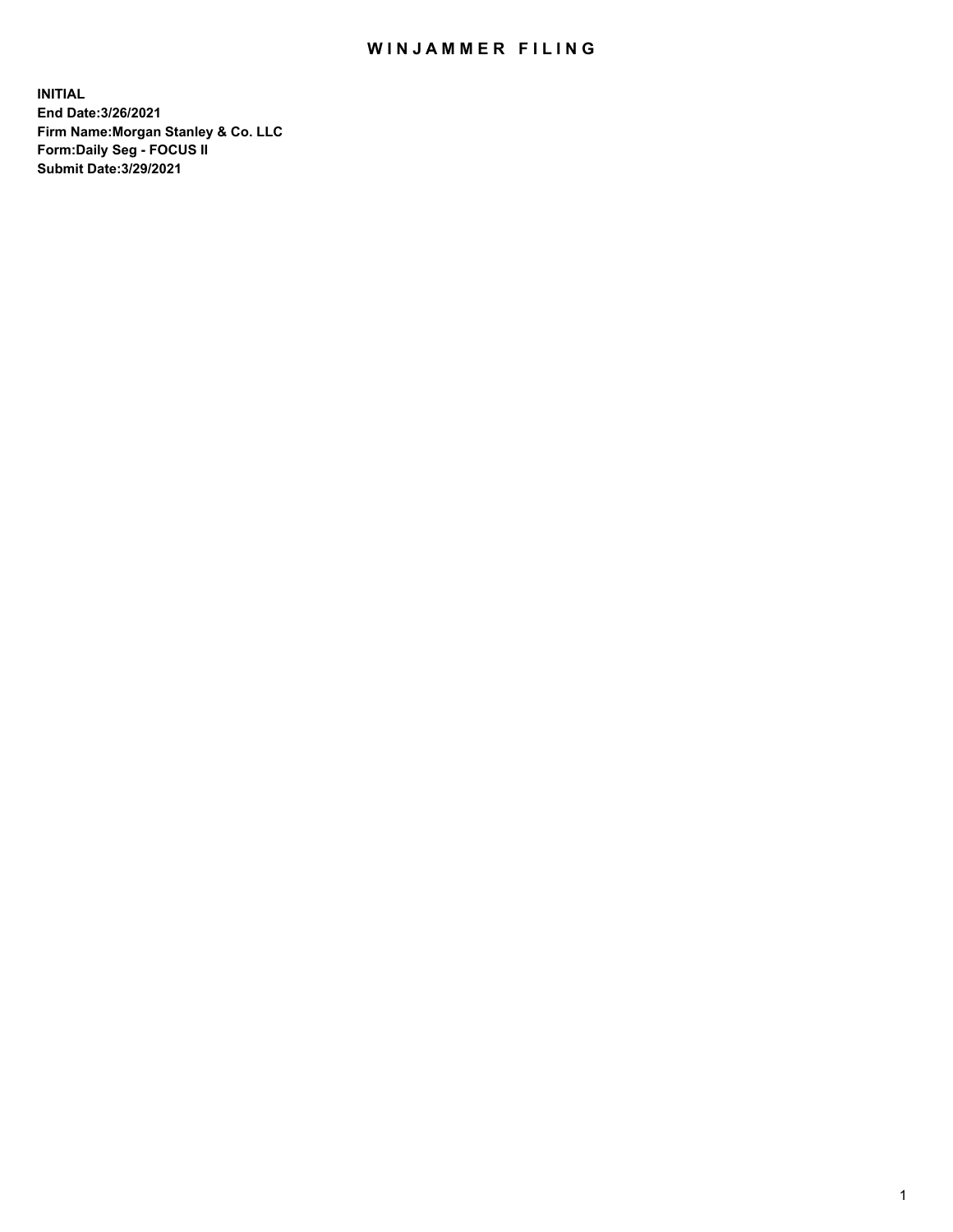**INITIAL End Date:3/26/2021 Firm Name:Morgan Stanley & Co. LLC Form:Daily Seg - FOCUS II Submit Date:3/29/2021 Daily Segregation - Cover Page**

| Name of Company                                                                                                                                                                                                                                                                                                                | Morgan Stanley & Co. LLC                                    |
|--------------------------------------------------------------------------------------------------------------------------------------------------------------------------------------------------------------------------------------------------------------------------------------------------------------------------------|-------------------------------------------------------------|
| <b>Contact Name</b>                                                                                                                                                                                                                                                                                                            | <b>Ikram Shah</b>                                           |
| <b>Contact Phone Number</b>                                                                                                                                                                                                                                                                                                    | 212-276-0963                                                |
| <b>Contact Email Address</b>                                                                                                                                                                                                                                                                                                   | lkram.shah@morganstanley.com                                |
| FCM's Customer Segregated Funds Residual Interest Target (choose one):<br>a. Minimum dollar amount: ; or<br>b. Minimum percentage of customer segregated funds required:% ; or<br>c. Dollar amount range between: and; or<br>d. Percentage range of customer segregated funds required between:% and%.                         | 235,000,000<br><u>0</u><br><u>00</u><br>00                  |
| FCM's Customer Secured Amount Funds Residual Interest Target (choose one):<br>a. Minimum dollar amount: ; or<br>b. Minimum percentage of customer secured funds required:%; or<br>c. Dollar amount range between: and; or<br>d. Percentage range of customer secured funds required between: % and %.                          | 140,000,000<br><u>0</u><br>0 <sub>0</sub><br>0 <sub>0</sub> |
| FCM's Cleared Swaps Customer Collateral Residual Interest Target (choose one):<br>a. Minimum dollar amount: ; or<br>b. Minimum percentage of cleared swaps customer collateral required:% ; or<br>c. Dollar amount range between: and; or<br>d. Percentage range of cleared swaps customer collateral required between:% and%. | 92,000,000<br><u>0</u><br><u>00</u><br>00                   |

Attach supporting documents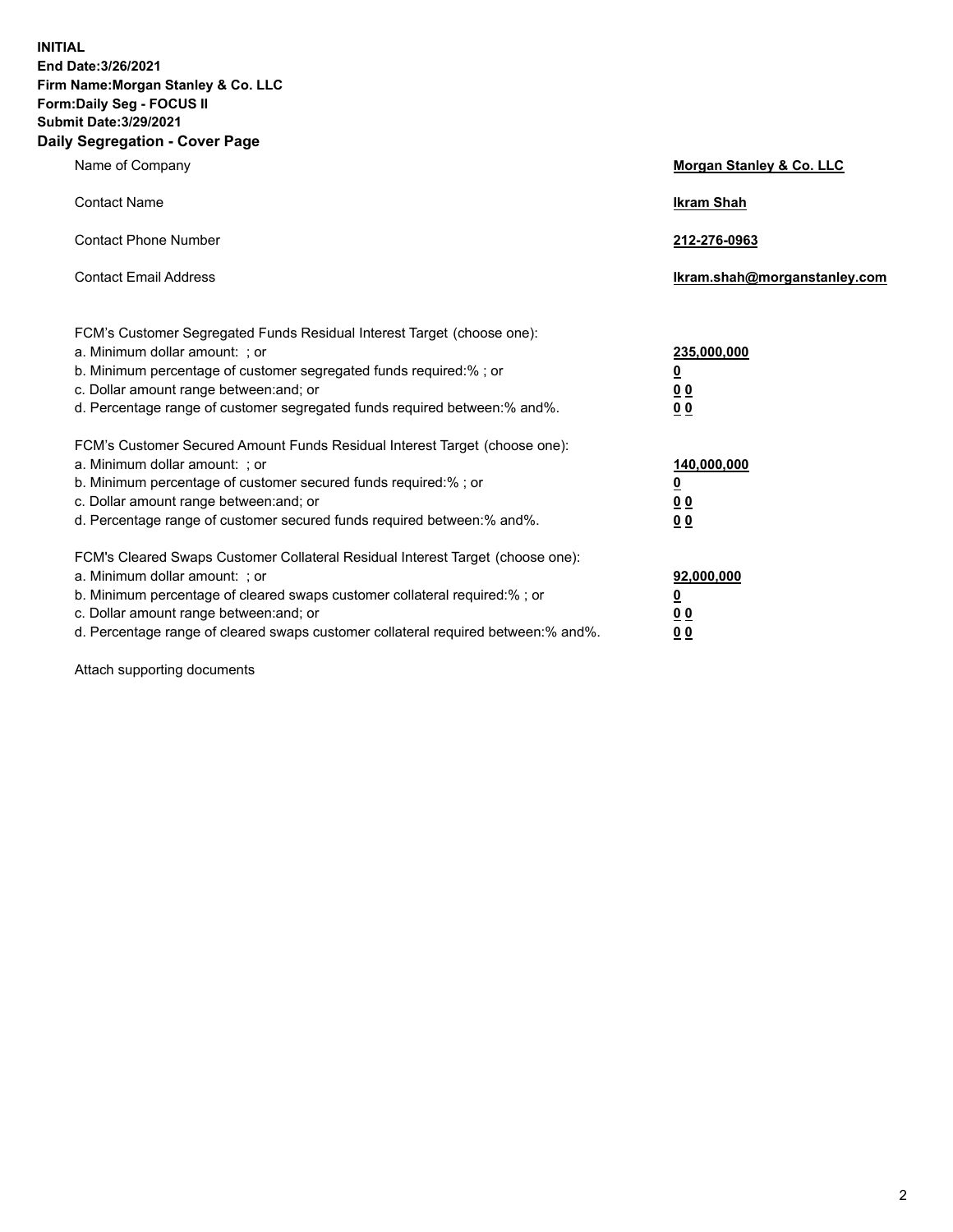## **INITIAL End Date:3/26/2021 Firm Name:Morgan Stanley & Co. LLC Form:Daily Seg - FOCUS II Submit Date:3/29/2021**

## **Daily Segregation - Secured Amounts**

Foreign Futures and Foreign Options Secured Amounts Amount required to be set aside pursuant to law, rule or regulation of a foreign government or a rule of a self-regulatory organization authorized thereunder 1. Net ledger balance - Foreign Futures and Foreign Option Trading - All Customers A. Cash **4,658,441,036** [7315] B. Securities (at market) **2,293,958,142** [7317] 2. Net unrealized profit (loss) in open futures contracts traded on a foreign board of trade **453,591,672** [7325] 3. Exchange traded options a. Market value of open option contracts purchased on a foreign board of trade **21,074,655** [7335] b. Market value of open contracts granted (sold) on a foreign board of trade **-18,750,368** [7337] 4. Net equity (deficit) (add lines 1. 2. and 3.) **7,408,315,137** [7345] 5. Account liquidating to a deficit and account with a debit balances - gross amount **42,235,837** [7351] Less: amount offset by customer owned securities **-41,303,946** [7352] **931,891** [7354] 6. Amount required to be set aside as the secured amount - Net Liquidating Equity Method (add lines 4 and 5) 7. Greater of amount required to be set aside pursuant to foreign jurisdiction (above) or line 6. FUNDS DEPOSITED IN SEPARATE REGULATION 30.7 ACCOUNTS 1. Cash in banks A. Banks located in the United States **492,770,474** [7500] B. Other banks qualified under Regulation 30.7 **616,104,376** [7520] **1,108,874,850** 2. Securities A. In safekeeping with banks located in the United States **541,349,021** [7540] B. In safekeeping with other banks qualified under Regulation 30.7 **22,761,859** [7560] **564,110,880** 3. Equities with registered futures commission merchants A. Cash **22,500,232** [7580] B. Securities **0** [7590] C. Unrealized gain (loss) on open futures contracts **-2,859,019** [7600] D. Value of long option contracts **0** [7610] E. Value of short option contracts **0** [7615] **19,641,213** [7620] 4. Amounts held by clearing organizations of foreign boards of trade A. Cash **0** [7640] B. Securities **0** [7650] C. Amount due to (from) clearing organization - daily variation **0** [7660] D. Value of long option contracts **0** [7670] E. Value of short option contracts **0** [7675] **0** [7680] 5. Amounts held by members of foreign boards of trade A. Cash **3,738,156,984** [7700] B. Securities **1,729,847,261** [7710] C. Unrealized gain (loss) on open futures contracts **456,450,690** [7720] D. Value of long option contracts **21,074,655** [7730] E. Value of short option contracts **-18,750,368** [7735] **5,926,779,222** 6. Amounts with other depositories designated by a foreign board of trade **0** [7760] 7. Segregated funds on hand **0** [7765] 8. Total funds in separate section 30.7 accounts **7,619,406,165** [7770] 9. Excess (deficiency) Set Aside for Secured Amount (subtract line 7 Secured Statement Page 1 from Line 8)

- 10. Management Target Amount for Excess funds in separate section 30.7 accounts **140,000,000** [7780]
- 11. Excess (deficiency) funds in separate 30.7 accounts over (under) Management Target **70,159,137** [7785]

**0** [7305]

**7,409,247,028** [7355]

## **7,409,247,028** [7360]

[7530]

[7570]

[7740] **210,159,137** [7380]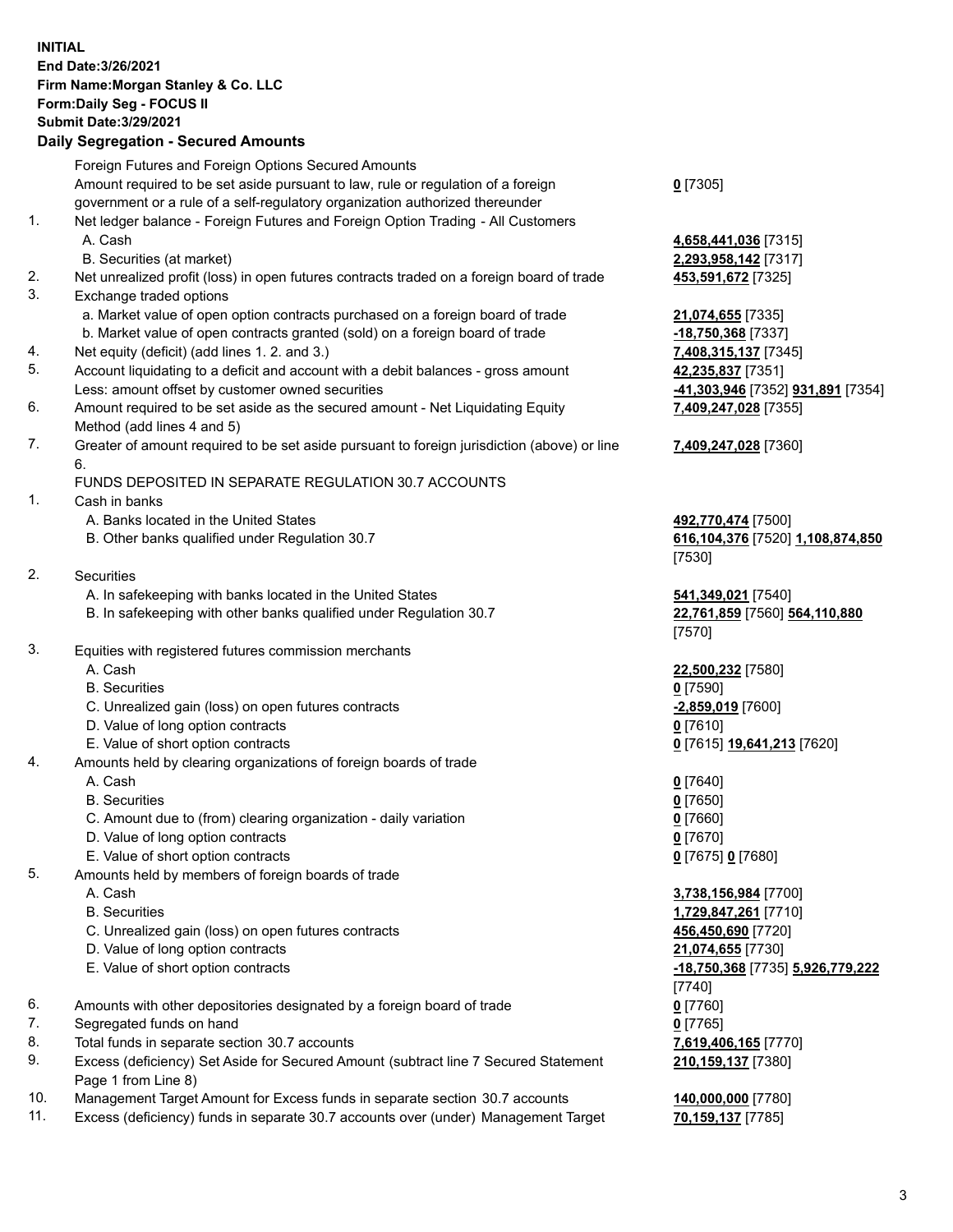**INITIAL End Date:3/26/2021 Firm Name:Morgan Stanley & Co. LLC Form:Daily Seg - FOCUS II Submit Date:3/29/2021 Daily Segregation - Segregation Statement** SEGREGATION REQUIREMENTS(Section 4d(2) of the CEAct) 1. Net ledger balance A. Cash **18,253,845,787** [7010] B. Securities (at market) **8,033,685,525** [7020] 2. Net unrealized profit (loss) in open futures contracts traded on a contract market **43,864,894** [7030] 3. Exchange traded options A. Add market value of open option contracts purchased on a contract market **680,673,124** [7032] B. Deduct market value of open option contracts granted (sold) on a contract market **-327,789,696** [7033] 4. Net equity (deficit) (add lines 1, 2 and 3) **26,684,279,634** [7040] 5. Accounts liquidating to a deficit and accounts with debit balances - gross amount **507,755,308** [7045] Less: amount offset by customer securities **-505,184,150** [7047] **2,571,158** [7050] 6. Amount required to be segregated (add lines 4 and 5) **26,686,850,792** [7060] FUNDS IN SEGREGATED ACCOUNTS 7. Deposited in segregated funds bank accounts A. Cash **4,838,809,889** [7070] B. Securities representing investments of customers' funds (at market) **0** [7080] C. Securities held for particular customers or option customers in lieu of cash (at market) **1,007,014,858** [7090] 8. Margins on deposit with derivatives clearing organizations of contract markets A. Cash **13,448,119,345** [7100] B. Securities representing investments of customers' funds (at market) **0** [7110] C. Securities held for particular customers or option customers in lieu of cash (at market) **7,026,670,667** [7120] 9. Net settlement from (to) derivatives clearing organizations of contract markets **391,221,813** [7130] 10. Exchange traded options A. Value of open long option contracts **680,673,124** [7132] B. Value of open short option contracts **and the set of our original contracts -327,789,696** [7133] 11. Net equities with other FCMs A. Net liquidating equity **8,229,723** [7140] B. Securities representing investments of customers' funds (at market) **0** [7160] C. Securities held for particular customers or option customers in lieu of cash (at market) **0** [7170] 12. Segregated funds on hand **0** [7150] 13. Total amount in segregation (add lines 7 through 12) **27,072,949,723** [7180] 14. Excess (deficiency) funds in segregation (subtract line 6 from line 13) **386,098,931** [7190] 15. Management Target Amount for Excess funds in segregation **235,000,000** [7194]

16. Excess (deficiency) funds in segregation over (under) Management Target Amount Excess

**151,098,931** [7198]